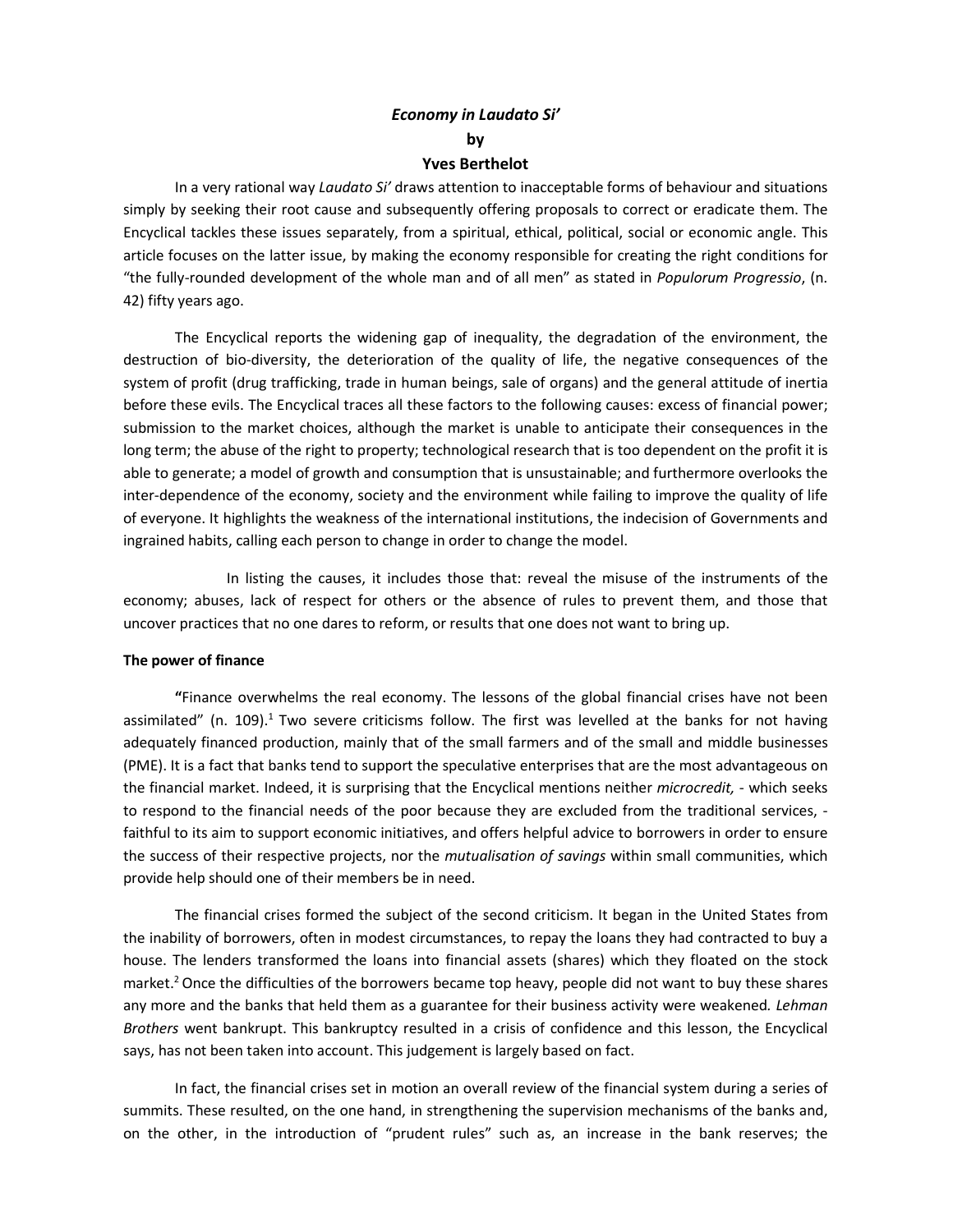separation of traditional banking exercises – loans and investments – speculation on the raw materials market and operations concerning the resulting produce and its market value (see note 2). In addition, each bank must protect, within certain limits, the deposits of individuals should their business fail.

These observations are good. However, the difficulty is that their implementation is only partial or non-existent. The securitization is not supervised, thus the fiscal paradise remains in place and the "shadow bank" continues its overall financial economic activities and prospers, beyond the banking system, uncontrolled.

The Encyclical is right in affirming that "the problem of the economy is not confronted with vigour … foregoing a firm commitment to review and reform the entire system", stressing that this "will only give rise to new crises after a slow, costly and only apparent recovery" (n. 189) showing that "politics are subject to technology and finance" (n. 54). Numerous articles affirm the inadvisability of another crisis. However, the solution is not simple because the introduction even slight of controls and rules, following the 2008 crisis, has accelerated the spread of the shadow banks. This highlights the need for funds, the inadequacy of the area covered by the reforms, and that need and speculation lead to the distortion of the regulations.

#### **Submission to the Options of the Market**.

The Encyclical warns against "a magical conception of the market" (n. 190). Against: "the interests of a deified market, which become the only rule" [n. 33], (n. 56); "by itself the market cannot guarantee integral human development and social inclusion" (n. 109); "the environment is one of those goods that cannot be adequately safeguarded or promoted by market forces" (n. 190). Furthermore, *Laudato Si'* blames it for over-consumption: "compulsive consumerism is one example of how the techno-economic paradigm affects individuals" (n. 203). "The markets, which immediately benefit from sales, stimulate ever greater demands" (n. 55).

The market is a tool as old as humanity and, like any tool, may be correctly or incorrectly used. The theoreticians of the neoliberal economy have made of the market an infallible umpire of a perfectly competitive economy in which all the competitors are well informed. They had also planned to reduce as far as possible the States' intervention in the economy. The market sets the price of the goods/ commodities and of the services. The Labour Market fixes the remuneration and the Financial Market sets the interest rate. According to the theory, if these markets function freely, their interaction generates an optimum balance.

Given that perfect competitive conditions rarely exist, the market's short-comings are well known to the economists who advocate the free market. They disregard the poorest, who have no buying power or are unemployed. They overlook environmental issues as well as the harm caused by some industries, including their negative long term effects on the future generations. In other words, the price of a product does not cover the total cost of its production and seldom the cost of what its use and destruction will entail for society. At present either nothing is being done, while the environment continues to deteriorate, or society should undertake to manage the disposal of refuse and the partial elimination of polluting products.

#### **Aiming at a better regulation of the market**

Steadily measures are being introduced to cover part of the expense pollution and the recycling of rubbish entail. For example, the purchaser who buys a polluting commodity: vehicle, refrigerator,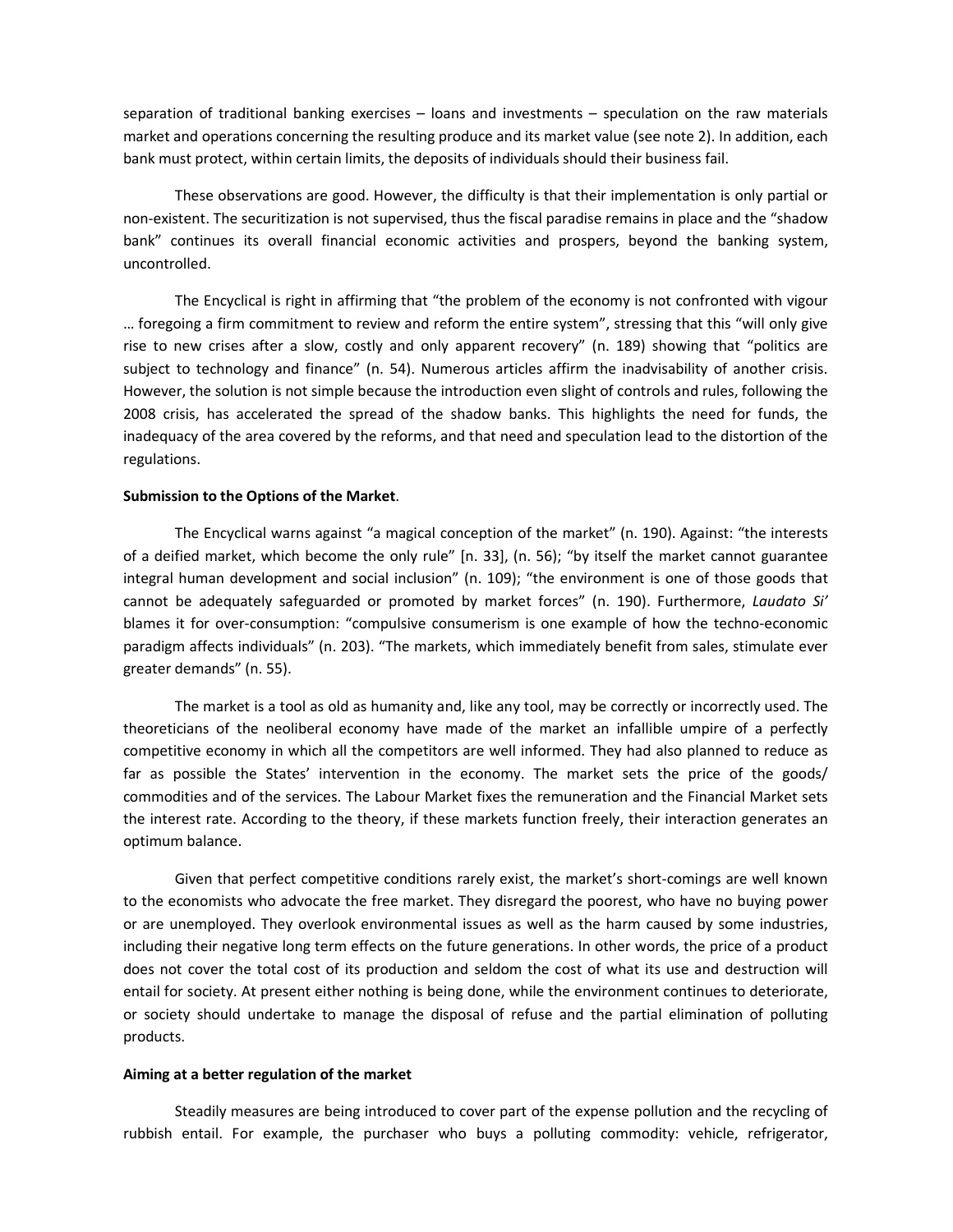computer, p.c., pays a percentage of the cost of the dismantling and recycling of the article in the initial sale price. Furthermore in the case of mining, large industrial plants and infrastructures: roads, railways, dams – studies to examine their impact on the environment are obligatory in an increasing number of countries and are enforced by the World Bank, the regional development banks, before deciding to allocate funds. These studies mostly focus on the project's consequences on the environment and society. They seldom aim to ensure that the project does not infringe on human rights. The Encyclical demands that studies concerning "environmental impact assessment should not come after the drawing up of a business proposition or the proposal of a particular policy, plan or programme" (n. 183). One might add that their implementation must be supervised.

Since the market has encouraged over-consumption, it has the duty to oversee the correct, responsible use of these goods by the public. The market should ensure that offer and demand match. Those who launch the offer should seek to answer demands as well as create needs that it will fulfil with profit. The customer must be able to find goods that are essential, as well as pleasing. Producers anxious to provide basic products and purchasers who are satisfied with basic commodities will always need the market to meet them.

The Encyclical does not propose an alternative to the market. It even mentions, rightly, that "an instrumental way of reasoning, which provides a purely static analysis of realities in the service of present needs, is at work whether resources are allocated by the market or by State central planning" (n. 195). It proposes a regulated market, an opinion the majority of economists share today. However, this does not close the debate: on how it should be regulated? By laws, norms, taxes, promotion? The economy can function well with strict rules and regulations, in order to safeguard the environment and reduce inequality, as long as the rules and regulations are stable so that the producers and customers can adapt to it and define their policies, keeping in mind the limitations that they impose.

### **The Right to Property; technological research and profit**

*Laudato Si'* strongly recalls that: "the principle of the subordination of private property to the universal destination of goods, and thus the right of everyone to their use" (n. 93), and by consequence "'every *campesino* has a natural right to possess a reasonable allotment of land where he can establish his home and work'" (n. 94). It denounces "a system of commercial relations and ownership which is structurally perverse" and deprives "the developing countries … of the most important reserves of the biosphere" (n. 52).

"The economy accepts every advance in technology with a view to profit" (n. 109). Here, the Encyclical confronts two burning issues, unfortunately not head on, namely: the appropriation of land; the abuse of intellectual property. The shortage of agricultural land leads States, agricultural-industrial businesses and even Funding or individual Agencies to "grab land". States do this in order to assure their citizens of food crops; the second, to guarantee that their factories have sufficient raw material so that they can gain from the probable rise in prices; the third, speculate on the scarcity of land, which is expected to increase in value. Such are some of the long-term preoccupations as yet inadequately resolved that deprive, in the short-term, thousands of small rural farmers of their livelihood and cause people to migrate to the towns. From the point of view of the economy, it has no compunction about allowing a mega sale of land to outside agents at a low price, whose revenue the small rural farmers then increase. This means that, since the research is chiefly directed at the agro-ecology, the rural people should be informed of its results, to enable them to act accordingly.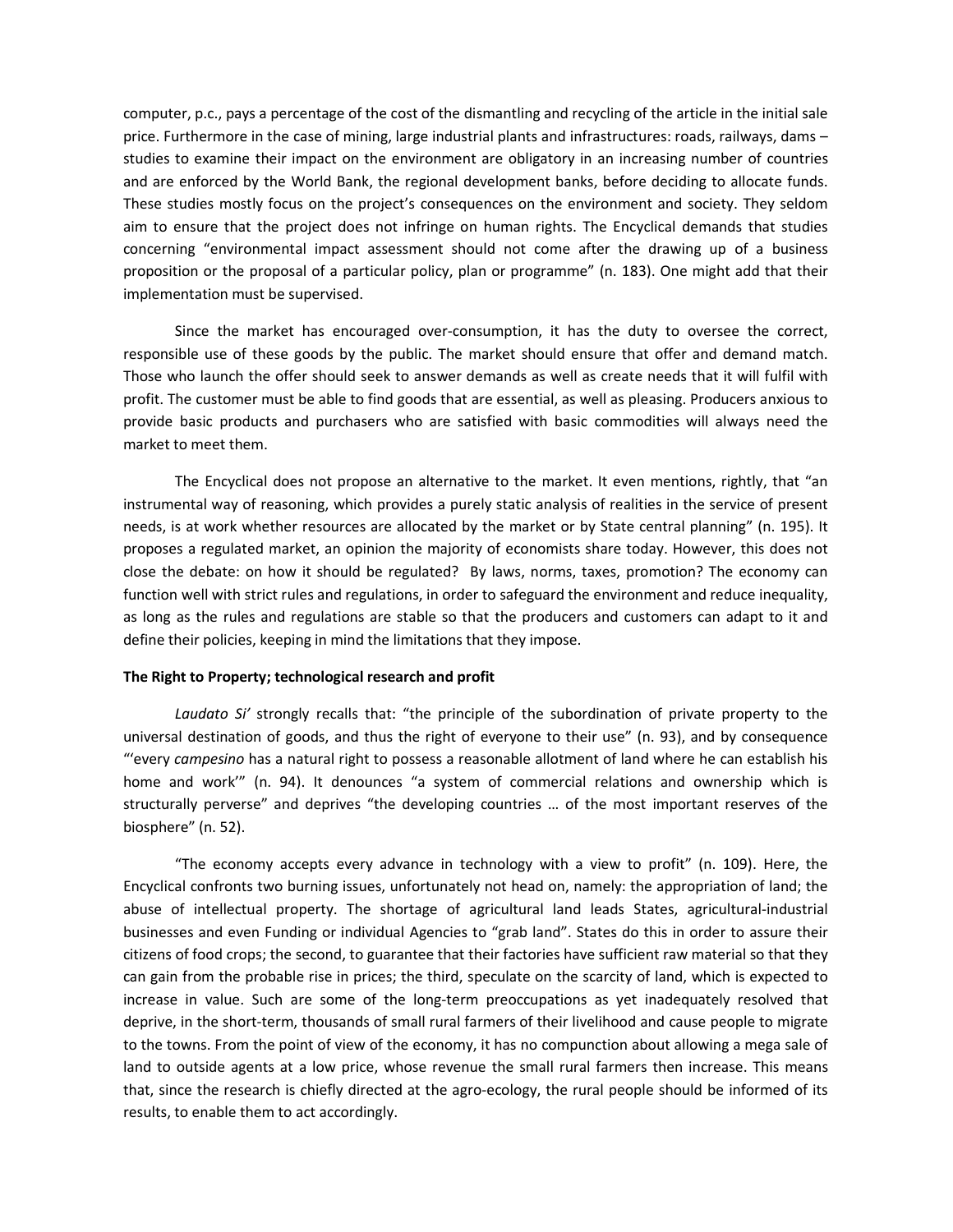#### **An inacceptable appropriation of life-giving resources**

The second burning issue is that of the abuse of intellectual property. In itself, a correct remuneration of an inventor's genius and, of sums invested in research is legitimate but, it cannot be used to accrue income. The World Organization of Intellectual Property manages a number of Conventions and Treaties that lay down the conditions of this remuneration. For an invention: the right to use this invention, that is to say, the proceeds from its exploitation is guaranteed by a patent whose duration generally lasts for twenty years. In exchange for this guaranteed protection, the existence of this invention must be made public. Thus, the holder of the patent can either, exploit his invention himself or cede its rights to another in return for a fee, whereas the scientific community can proceed to develop it without delay.

Patenting the (*vivant*) animate has shown up scandalous possible abuses. Up to the 1980s a distinction was made between (*inanimé)* inanimate, that could be patented, while the (*vivant*) animate could not be. Today, the animate (*vivant*) is "decomposed into separate pieces which no longer hold together.... It is reduced to fragmented parts, separable and substitutable".<sup>3</sup> Ever since then large enterprises have been attempting to appropriate live-giving resources for gain. Indeed, some laboratories have patented a number of natural genetic mechanisms to give a particular character to a variety (*gènes natifs*) and have started to sell these patents to businesses which can subsequently exact an annual percentage from the farmers who grow this variety; whereas it is perfectly natural.

To take out a patent for knowledge and not for the practical use of this knowledge is inacceptable just as it is to render the grain of the harvest sterile.<sup>4</sup> It is the latter abuse that the Encyclical decries, "in various countries, we see an expansion of oligopolies for the production of cereals and other products needed for their cultivation. This dependency would be aggravated were the production of infertile seeds to be considered; the effect would be to force farmers to purchase them from larger producers" (n. 134).

#### **Does profit stimulate research?**

The matter of the gain that may be drawn from research is not unknown and, explains the reticence in transferring technology and, as the Encyclical points out, also directs the orientation of the research. At the end of the 1980s, the negotiations at the UN Conference on Trade and Development (UNCTD) concerning the transfer of technology failed, because the American Government, favourable to it at the outset, changed its policy. It went from the idea that, research is motivated by the need to be ahead of the other competitors, to thinking that it is motivated by the gain that can be drawn from it.

However, during the development of informatics, industries did not waste time patenting products that research and competition had quickly made obsolete. Not to mention the well-known figures in the sphere of research, who refused to take out a patent so that their invention might benefit others. As regards the orientation of research: it is known that with the reduction of public funding for research, mainly agricultural and medical, which is being increasingly financed by businesses to the detriment of research, in particular, into rare diseases or into those that affect the poor who are unable to afford medicines.

### **Consumption and growth**:

#### **Towards a different model of development**

To begin with the Encyclical states, that, "every effort to protect and improve our world entails profound changes in 'lifestyles, models of production and consumption, and in the established structures of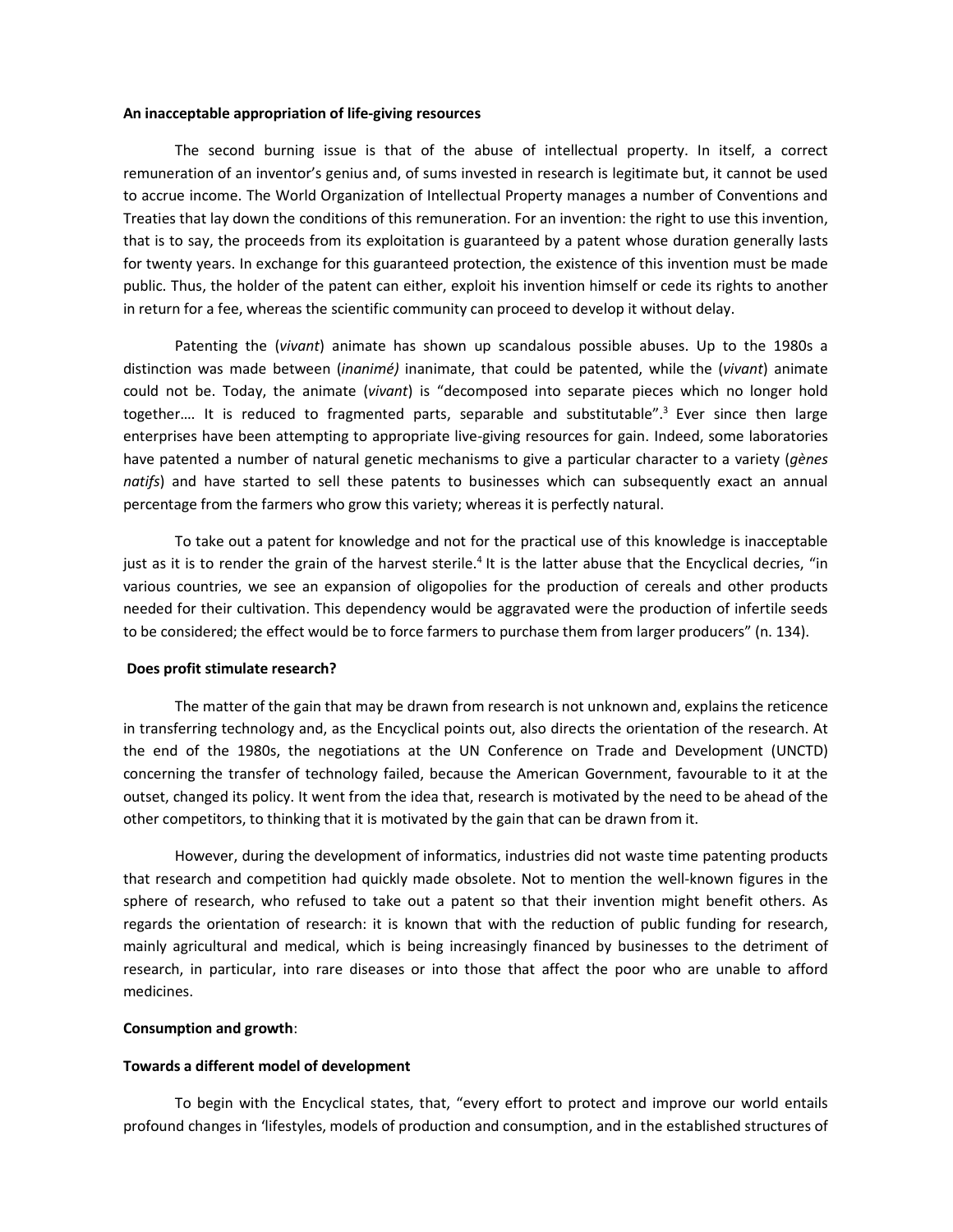power which today govern societies'" (n. 5), because "the pace of consumption, waste and environmental change has so stretched the planet's resources that our contemporary lifestyle, unsustainable as it is, can only precipitate catastrophes" (n. 161). We must reconsider "the conditions required for the life and survival of society" and "question certain models of development, production and consumption" (n.138). Indeed, "the time has come to accept decreased growth in some parts of the world, in order to provide resources for other places to experience healthy growth" (n. 193).

It is true that the present model of production and consumerism demands resources that are not renewable, now quantifiable. For example, the destruction of forests needs to be stopped, as well as the chemical products that endanger the biosphere. Studies even forecast that should the human race fail to change, it may end within the next three or four generations from now: not because of natural calamities, such as those that exterminated a massive number of species over the course of history, but due to the imbalances that man is creating world-wide.

Some economists and ecologists foresee a drop in population. The Encyclical is more reserved in limiting it to "some parts of the world" (n. 193), probably the wealthiest countries. If, as the Pontifical Council for Justice and Peace says, "it must nonetheless be recognized that demographic growth is fully compatible with an integral and shared development" (n. 50), how, without growth, can the needs of a growing population be met; of whom about 10 per cent already live in extreme poverty? Furthermore, the view that the countries with demographically falling statistics would transfer a significant amount of their revenue is no longer tenable today, neither politically nor economically. In the 1980s, Argentinians compared the pace of their economy to a bicycle: not by pedaling but by borrowing: if the lenders withdrew, the bicycle came to a halt and their economy would sink. This happened at a very high cost to the poorest people. This is the way of the economy: if it advances, it resists. Perhaps it would be better to seek a different approach than growth.

#### **Promote less materialistic demands and less materialistic offers**

In 2012, at the suggestion of the United Nations' Environment Programme (UNEP), the Conference on Sustainable Development, called 'Rio+20', adopted guidelines for Green Economy Policies. It was a question of modifying the behaviour of investors, of enterprises and of consumers, in order to find in the safeguard of the environment and bio-diversity new forms of employment, new sources of revenue and a model of sustainable growth able to permit each person to satisfy his/her needs.

The framework continued to be that of the economy of the market, but the weaknesses of the market were recognized. Those shortcomings were to be corrected by taxation which would increase the cost of polluting forms of technology and thus oblige businesses to employ other means than the price of the polluting products, to discourage their demand by consumers and so "remove from the market the less energy efficient or more polluting products" (n. 180). The new forms of technology should promote more efficient energy conservation and the recycling of material (*cf.* n. 180 for more examples). Governments are expected to intervene and finance research, impose norms and taxes, and set rules. The Conference failed to decide on what modalities to apply, such as: recommending a fee for such services as Nature provides. An apposite comment: "the environment is one of those goods that cannot be adequately safeguarded or promoted by market forces'" (n. 190) – and face up to the fact that neither governments nor the public feel any necessity to change the present model. The Encyclical has the merit of highlighting this necessity.

Another model of growth continues to be necessary. Said simply, the UN Environment Programme (UNEP) proposal consisted in maintaining the present framework and level of consumption, but satisfying it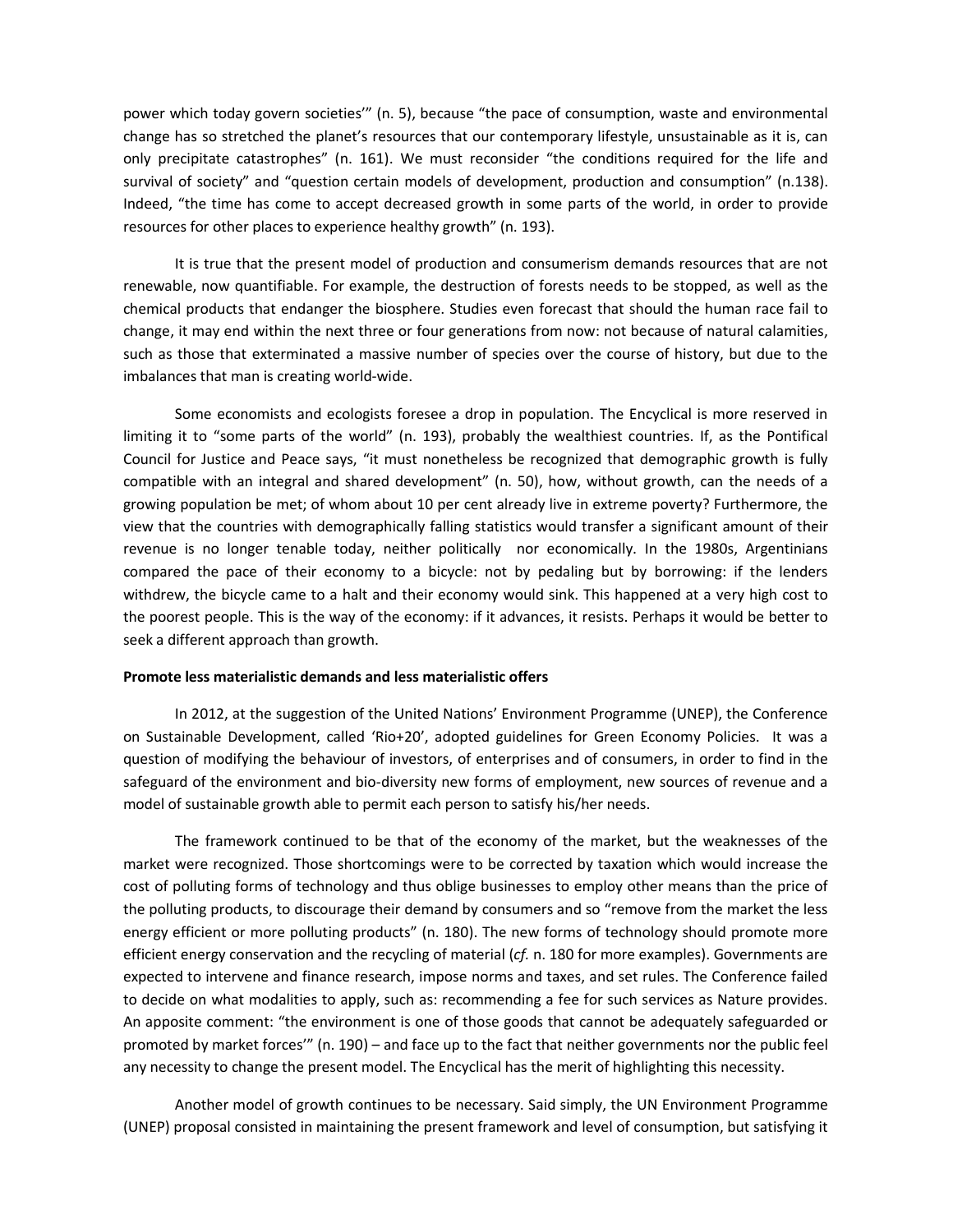with "green products" manufactured in a non-polluting way. It is possible to structure the demand in a different way. Man is flesh and spirit, but the present system of production aims primarily at fulfilling practical needs, whether natural and necessary or artificial and superfluous. In order to promote a less materialistic demand and offer - made up of services, interaction, culture, exchanges - would mean altering expectations and gradually introducing a slower rate of growth in which each person could dispose of his/her own time. The Encyclical affirms: "Many people know ... that the mere amassing of things and pleasures are not enough to give meaning and joy to the human heart, yet they feel unable to give up what the market sets before them…. They have grown up in a milieu of extreme consumerism and affluence which makes it difficult for them to develop other habits…. Here, we are faced with an educational challenge" (n. 209). So, "we do need to slow down" the market "to recover the values and the great goals swept away by our unrestrained delusions of grandeur" (n. 114).

### **The protagonists of change**

The changes required call for the interaction of: international institutions, governments, businesses, every man and woman.

At the international level, this means: "to devise stronger and more efficiently organized international … strategies … which can anticipate the serious problems affecting us all" (n. 175). It is the role of the United Nations, not necessarily to identify the problems, but to ensure that the entire international community is aware and in agreement with the principles, the conventions and norms, in order to tackle them. Certainly, since its foundation, the UN has ensured worldwide, not only the acknowledgement of The Universal Declaration of Human Rights, the Right of All Peoples to Development, alerted all countries to the threats deriving from the deterioration of the environment, besides promoting the Equality and Empowerment of Women in practice (the equality of man and woman). It is this Organization that has advised people of the inevitable need to give a statute to the ecological refugees. It is strange that the Encyclical makes no mention of this institution, although it cites several of its Conventions, and implies that it is "inefficient" and that it should be replaced by a "'true *world political authority'*" (according to Benedict XVI, quoting John Paul II), (*ibid*.).

Clearly, in order for the Accords, already signed and ratified, to be implemented, the international institutions must be "empowered to impose sanctions" (n. 175). The World Trade Organization may act as arbitrator through a tribunal to settle a dispute between two countries in which one reproaches the other for not having respected the Accords adopted by the Organisation. The International Monetary Fund (IMF) and the World Bank have imposed sanctions on the countries that have failed to observe their recommendations; refused to allocate funds to them, and made it difficult, almost impossible, for them to have recourse to other sources of finance. This has not made a good impression. The United Nations has neither the power nor the means to impose sanctions, but it can call for the engagements taken to be respected and made any shortcomings known. As the Encyclical notes, it is more effective to turn to the Non-Governmental Organizations (NGOs) to remind the authorities of a country of its obligations, implicitly contracted by ratifying the UN Conventions. Their effectiveness can be measured by the reaction of numerous governments which seek to prevent the NGOs from reporting their shortcomings, by depriving them of resources, by increasing trying measures, by hassling them, even by imprisoning some of their members.